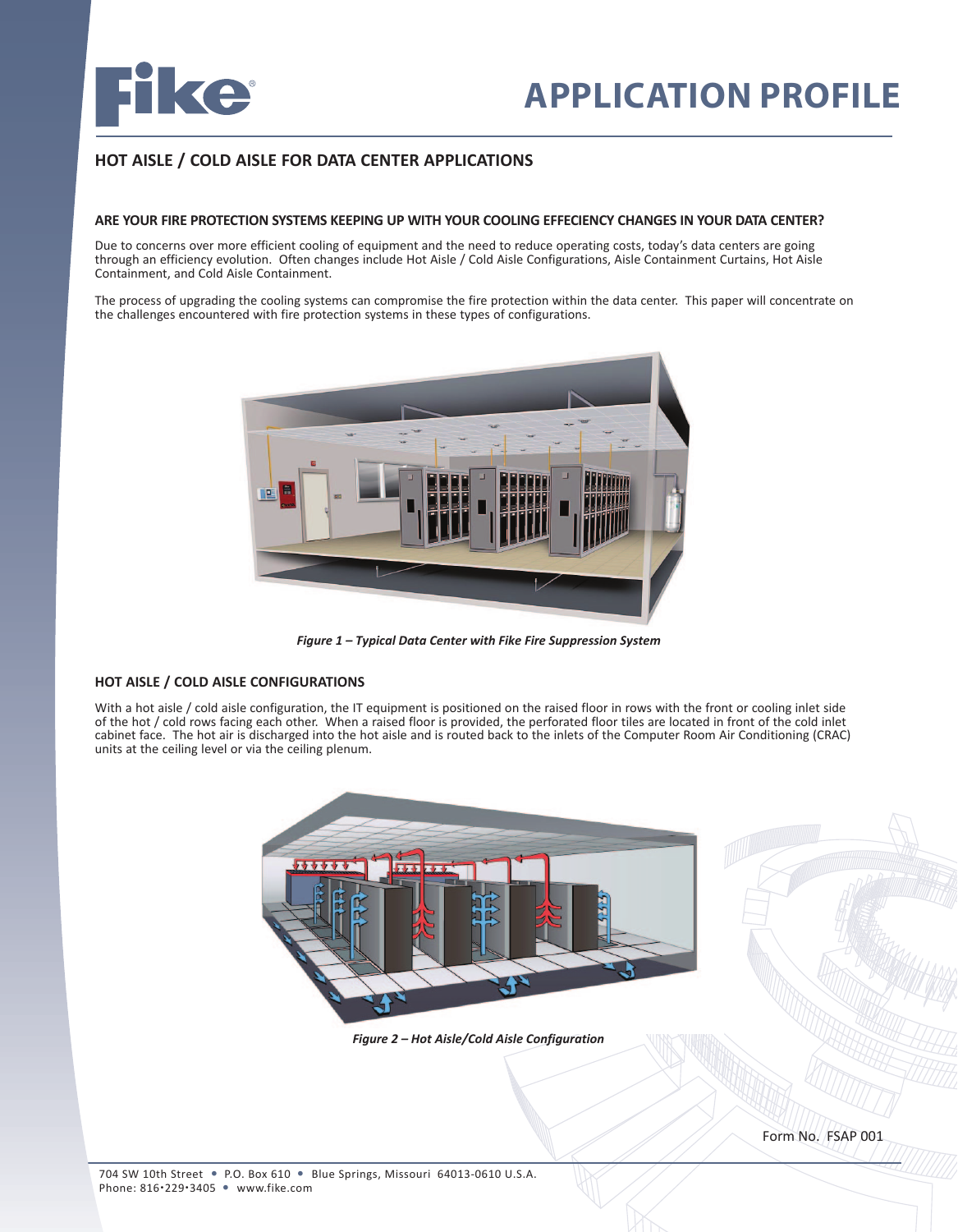### **COLD AISLE CONTAINMENT CURTAINS**

Containment curtains have long been used as a cooling method and are one of many solutions to conserving energy. The IT equipment may be located on a raised floor plenum and arranged so that the exhaust rows are facing each other. In a raised floor design the perforated floor tiles throughout the room are located so that the tiles used in the exhaust (hot) aisle are not perforated. The vinyl curtains are installed around the cold aisle to prevent recirculation of exhausted hot air back into the IT equipment by directing it to the CRAC/CRAH equipment. As part of this, the existing fire protection systems need to be reviewed with the local Authority Having Jurisdiction (AHJ).



*Figure 3 – Cold Aisle Curtain Containment*

When vinyl containment curtains are in an IT room protected with a Fike Clean Agent Fire Suppression System, a UL listed Electric Thermal Link (ETL) may be used because the containment curtains can act as obstructions to the free flow of the agent. When the clean agent suppression system operates, agent is discharged from all system nozzles simultaneously. The ETLs are wired to the fire suppression detection control panel. When the panel receives a confirmed indication from the smoke detectors, a signal is sent to all the wired ETLs, releasing all the containment curtains simultaneously. The mounting hardware should also be furnished with 18-inch stainless steel lanyards. The stainless steel cables prevent the curtain assembly from falling and hitting personnel and/or IT equipment. In most applications existing clean agent suppression nozzle locations may be acceptable and will provide the required homogeneous agent concentration mix.

NFPA 2001 (5.3.6) 2012 Edition requires that all HVAC equipment be shut down prior to the discharge of a Clean Agent Fire Suppression System. If the HVAC continues to operate, and the above ceiling is used as a return air plenum, the volume of the above ceiling plenum needs to be included in the overall room volume and additional clean agent needs to be added. If the plenum space is designed with non-combustible construction material, above ceiling detectors are not normally required.

In addition, smoke detectors will need to be re-spaced accordingly, taking into account the new containment areas. Smoke detectors will need to have their location reviewed in relation to the containment curtain. The smoke detector spacing also needs to be evaluated due to the changes in the airflow patterns. The hot aisle becomes a prime detector location due to the exhaust from the IT equipment.

#### **HOT AISLE CONTAINMENT**

Hot aisle containment is similar to the containment curtains described above, but allows for higher density cooling. This form of containment completely separates supply and return air paths. The hot aisle is sealed off using doors and transparent ceiling tiles that extend the width of the hot aisle.



*Figure 4 – Hot Aisle Containment Design*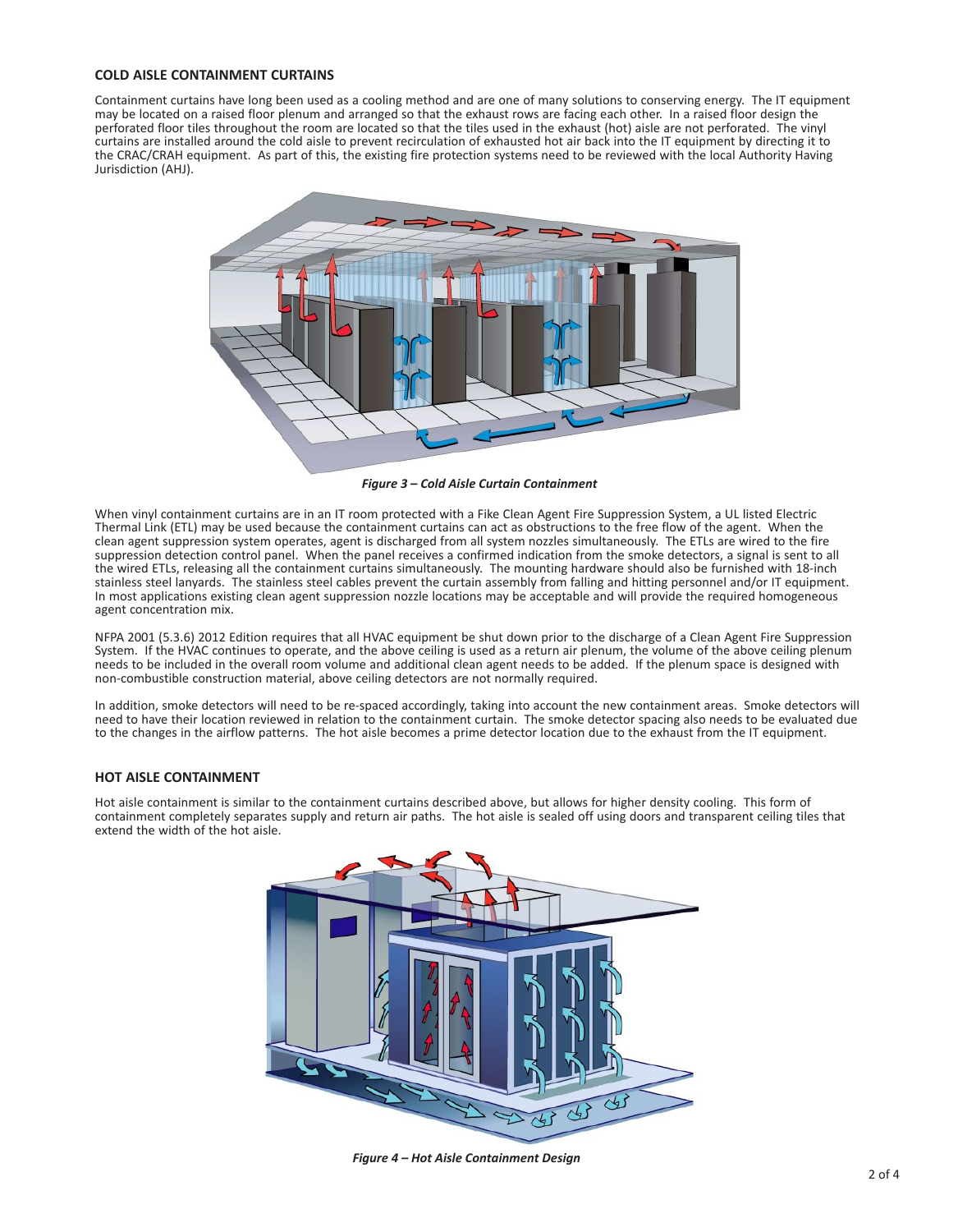Because of limited space and high air flow, consideration should be given to the use of very early warning air sampling detection for the release of the Fike Clean Agent Fire Suppression System. This early warning smoke detection will provide smoke sampling of the Hot Aisle Containment area from the sub-floor or ceiling. When a fire is detected, clean agent suppression is ideal for protecting hot aisle containment because of the speed of extinguishment with rapid homogenous agent mix.

# **COLD AISLE CONTAINMENT**

In a cold aisle configuration the contained space returns the hot equipment exhaust to the room, and/or ceiling plenum and then back to the CRAC unit intake. If the hot air is directed to the ceiling plenum it will require additional fire suppression agent to protect the added volume of the non-combustible ceiling plenum area.



*Figure 5 – Cold Aisle Containment Design*

When the design only vents to the main room, as illustrated in Figure 5, it is not required to add the ceiling plenum volume to the room volume in designing the appropriate fire suppression and detection.

In these types of scenario, smoke detector locations need to be evaluated to determine if the devices are taking advantage of new return air paths to provide the best possible operation.